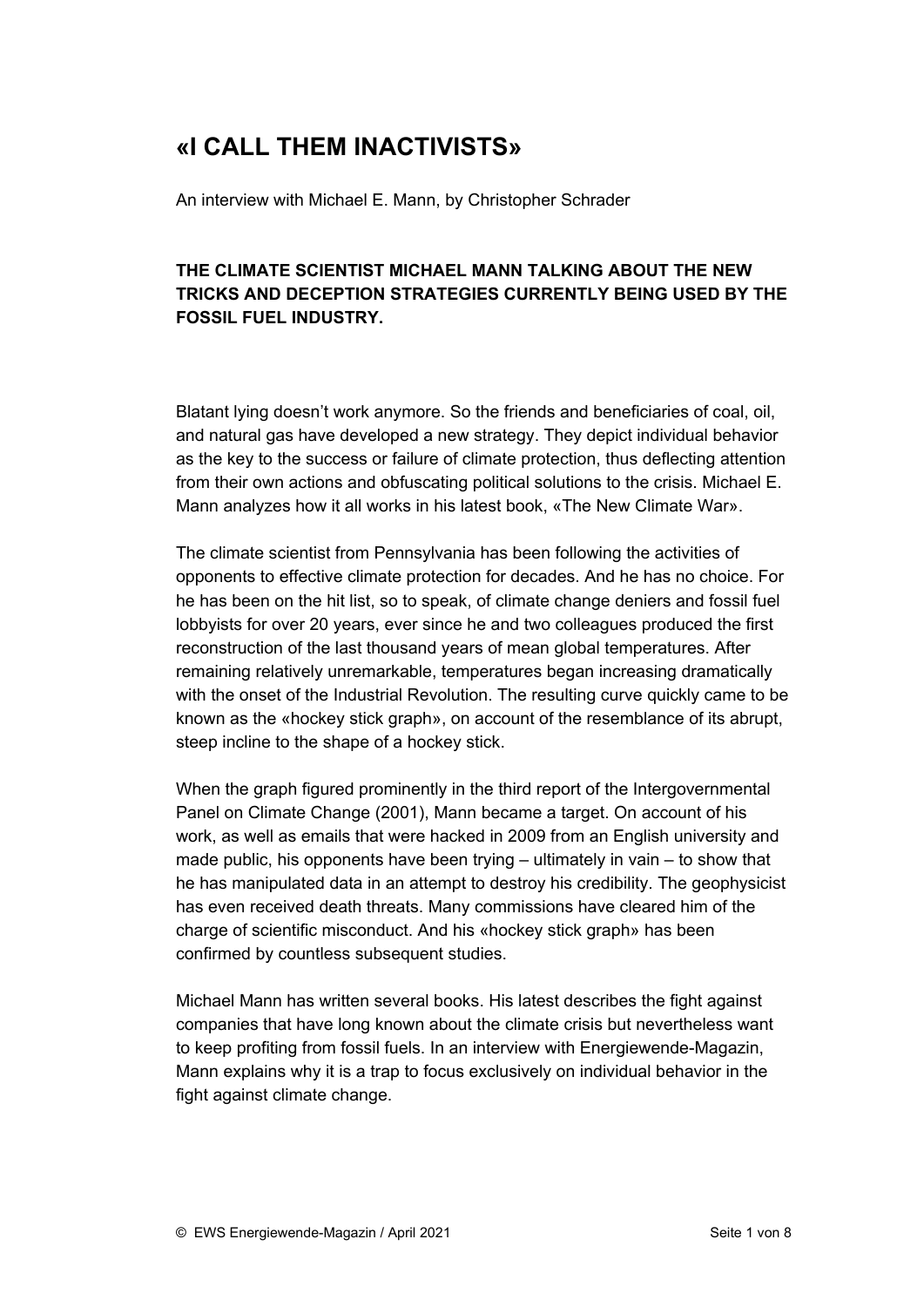# **Mr. Mann, you seem to have a predilection for words beginning with D. One of your earlier books, «The Madhouse Effect», talks about climate change «denial» in all its forms. Then you explored the «discrediting» of scientists, which you yourself have experienced. In your new book you focus on at least five new D-words.**

Yes, that's right. I talk about «downplaying», «delay», «deflection», «division», and «despair-mongering».

## **Too bad that none of them starts with D in German.**

Well, there's Dummheit. That seems somehow appropriate.

#### **That's true. Tell us about these D-words.**

My book is about a change of strategy on the part of the societal forces that continue to use fossil fuels and that above all want to sell them to us. I call them «inactivists». They have moved away from outright denying climate change because it's just not credible anymore. We can all see that climate change is happening. Just look at what happened in Texas recently and other devastating impacts of unprecedented extreme weather events. It can't be denied, so instead the inactivists have turned to a whole new set of tactics. Because ultimately they don't really care about why we remain addicted to fossil fuels – just as long as we remain addicted to them.

#### **What strategies exactly do the inactivists use?**

They continue to downplay the problem and try to delay the needed transition. In addition, they attempt to place the greatest responsibility for overcoming the climate crisis on individual action. That serves to deflect attention away from the needed systemic solutions and to divide the environmental movement. And then there's the tactic of convincing us that it's too late, that there's no hope of confronting the problem. Despair and doomism can put us on the same path of inaction as bald denial. Because every year that we continue to get our energy primarily from fossil fuels, the inactivists make billions of dollars in profits.

#### **Let's look at a few of the methods more closely. How does deflection work?**

The inactivists place the blame for the climate crisis on individuals. They say, «You're the one who wants to buy all these products. You aren't willing to make the necessary sacrifices». This keeps us focused on our carbon footprint rather than theirs. You know, it was an oil company that actually really pushed the idea of the individual carbon footprint calculator. British Petroleum developed and promoted it in the early 2000s.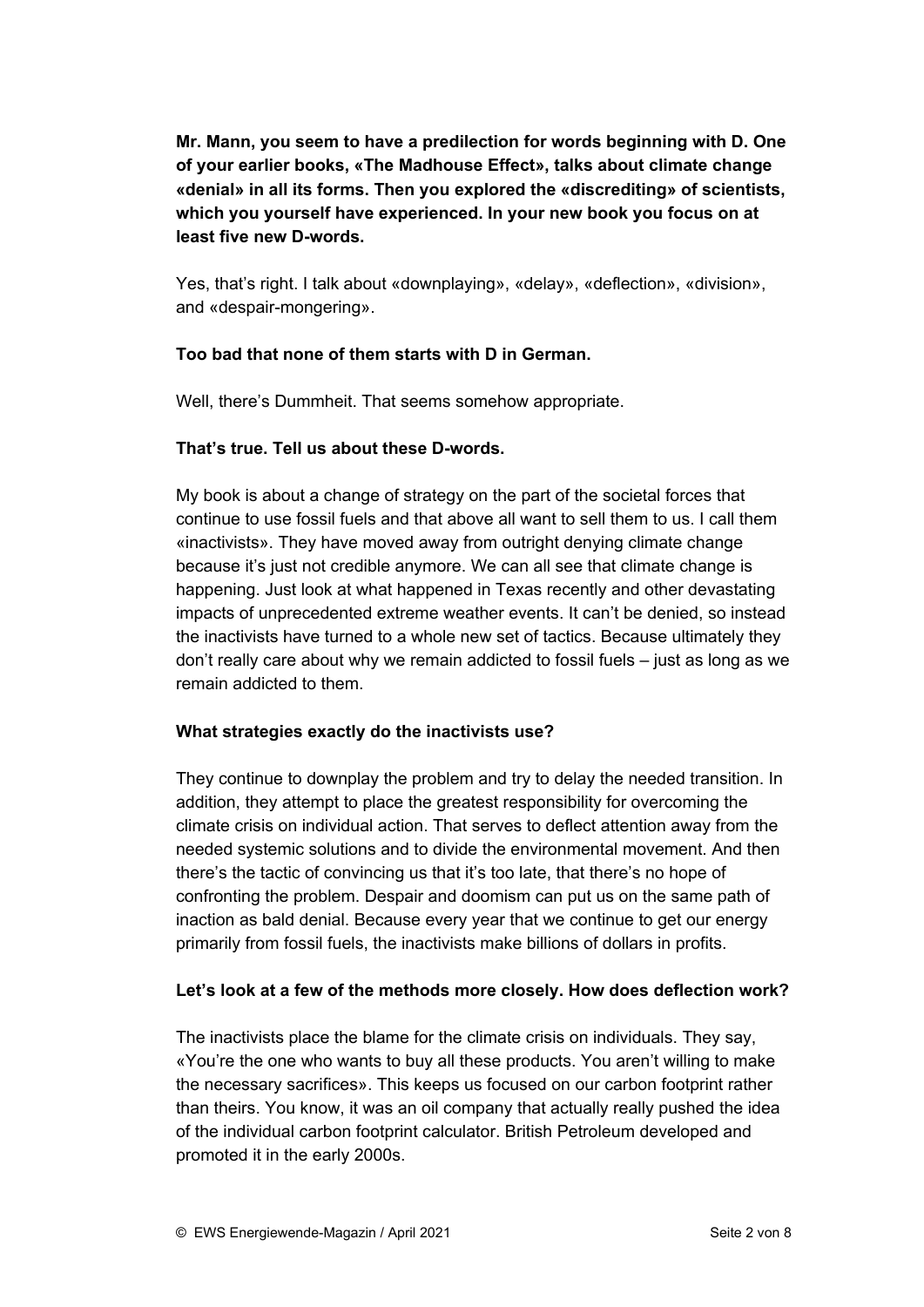# **Before that, there was the environmental footprint, which was measured in the actual amount of natural resources consumed.**

BP's carbon footprint measures the production of greenhouse gases as the equivalent of tons of CO2. The idea was to give the company a new image and redefine the initials BP, to move away from «British Petroleum» and become «Beyond Petroleum».

# **Is there evidence that the fossil fuel industry's deflection technique has been successful?**

It's hard to say how well it's working because it's a campaign that is still being developed and is still unfolding, but I would say it has worked amazingly. If you read the New York Times – that's probably the most important newspaper for liberals and progressives in the United States – it has generally advocated concerted action on climate issues. And yet much of the focus in the articles they run is about things that individuals can do: changing your diet, not going on as many vacations, buying an electric vehicle. Much of their messaging when it comes to climate solutions is focused on these individual behavioral changes, almost to the exclusion of a discussion about the larger systemic changes that we need.

## **But you can't accuse the New York Times of lobbying for oil companies.**

No, but it shows how successful the campaign to deflect responsibility has already been.

# **Is there an antagonism between changes to individual behavior and systemic changes on the level of laws, regulations, and standards?**

No, there isn't. They complement each other and are both necessary. We should all think about how we can change our behavior and then implement those changes. All these things that decrease our environmental footprint, our carbon footprint, also save us money and make us healthier. They make us feel better about ourselves. They set a good example for other people. And I try to do my part. We have a power plan where we get our energy entirely from wind. We have a plug-in hybrid vehicle. I don't eat meat because my daughter doesn't eat meat.

## **Now you're the one making the case for changing individual behavior.**

Because it's important! But we can't allow this to be framed exclusively as the solution, to the exclusion of the needed systemic changes.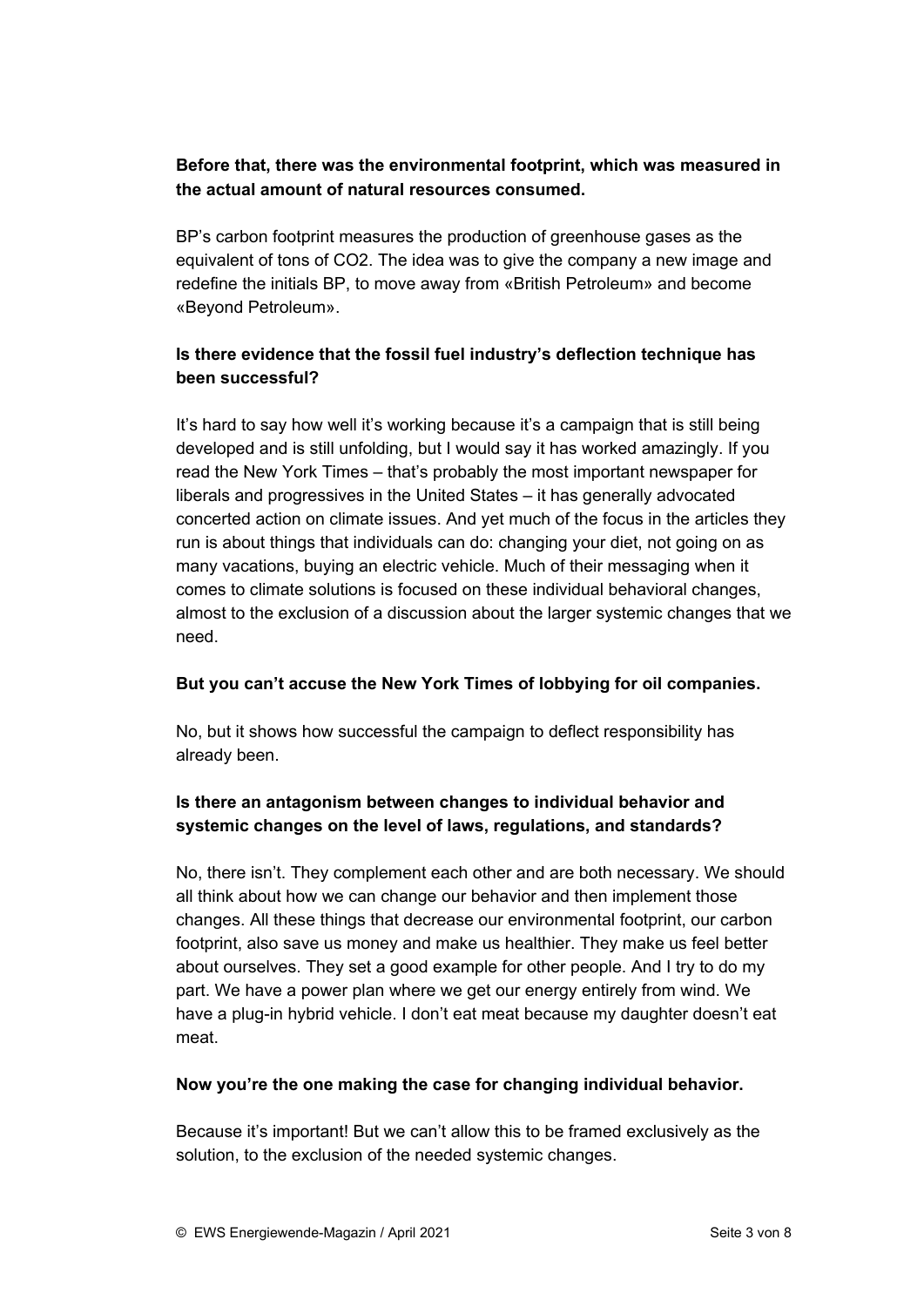#### **Is there really a danger of that?**

The social science research on this point is somewhat ambiguous. On the one hand, if you start doing little things it leads you on a path to greater engagement. You start doing more and ask, «What else can I do?» On the other hand, an inordinate emphasis on individual behavior can crowd out the emotional energy for larger systemic changes. If we feel like we're already doing a lot to deal with the climate crisis by changing our behavior and then we're told we also have to pay a carbon tax, we may wonder if that's really fair. So we have to be careful, because we need both: individual action and new legislation. We have to make sure to frame these as complementary rather than mutually exclusive.

# **But don't people develop an innate sense of fairness? It would make sense to think, «I'm doing my part, now industry has to do its part». Why doesn't it work that way?**

I'm not a psychologist. But what happens is that the response can depend very much on the way the question is worded, the way it is framed. What meaning do we ascribe to a specific behavior or demand by the way we phrase it? Industry understands that very well. They do their focus groups. They do their polling. They know that overly focusing our attention on individual action can lead to less support for the systemic political change that they don't want to see implemented.

## **Is deflection a new strategy on the part of industry?**

No, it's a proven strategy that's been around for decades. When I was growing up, there was a famous advertisement in the U.S. called the «crying Indian ad». We wouldn't call it that anymore today. Now we'd refer to it as the crying «Native American». It turns out the actor was actually an Italian American, but that was the least part of the subterfuge.

# **In Germany there are famous films about an Apache chief named Winnetou, who was played by a French actor. But where is the subterfuge you're talking about in the advertisement?**

It exploited the zeitgeist of 1970s America, which had great reverence for the culture of the Native Americans. The ad shows a Native American with a feather in his hair canoeing down a river. There are plastic bottles and other litter in the water. Eventually he comes to the riverside and gets out of the canoe. Right then someone in a passing car throws a bag of trash out the window that lands at his feet and explodes. The camera zooms in on a single tear running down his face, as we hear a voiceover: «People start pollution. People can stop it.»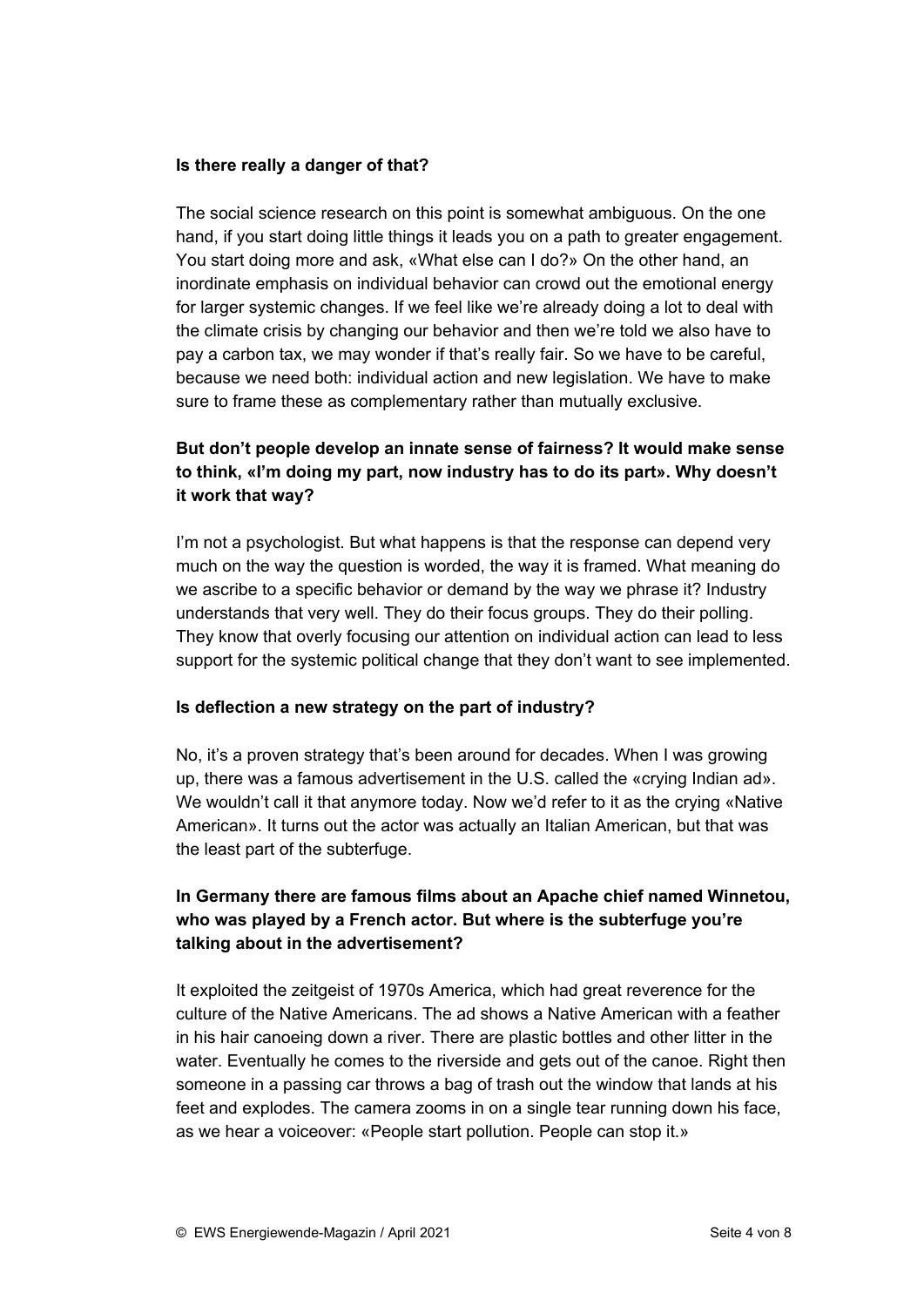## **That sounds very powerful and effective.**

Oh yes, many young people like myself felt empowered by it. It was a sort of awakening to the importance of personally and privately doing something for the environment. But we'd all been had. It was a very clever PR strategy that had been hatched on Madison Avenue by advertising executives working for Coca-Cola and the beverage industry. They didn't want to see bottle bills, that is legislation that would put a deposit on containers. It would have been a systemic, a regulatory solution to the problem, but it would have hurt their profits.

## **And did it work?**

Yes, it was very successful. It convinced many people we didn't need regulation, that it was just about you and me being better stewards of the environment! Bottle bills only ended up being passed in 13 of the 50 states. There's no national bottle bill, and there's no chance of one becoming law. And now fossil fuel is using this old, tried-and-true playbook. The deflection campaign steers us away from systemic change and policy and regulation and puts all the responsibility for the climate crisis on individuals.

## **If I've understood your book correctly, the deflection strategy also has added benefits for the fossil fuel industry**.

Absolutely. Putting the focus on individual responsibility causes conflict and division. Industry benefits when it can get climate advocates fighting with each other, finger pointing, behavior shaming. It turns into a divisive internal fight about individual behavior and carbon purity. These conflicts are encouraged online by trolls and bots. It's the old divide-and-conquer strategy.

# **Flying on airplanes and eating meat then becomes a kind of purity test. Are people who still engage in that behavior even taken seriously anymore in the climate scene?**

The inactivists seek to feed precisely those kinds of doubts. For example, Fox News and the right-wing media portray Al Gore and Leonardo DiCaprio as hypocrites. The idea is to discredit them as messengers for change.

#### **Are they hypocrites?**

No, not at all! Neither of them says you have to decrease your own carbon footprint by becoming a vegan or flying less. They fight very effectively within the framework of their own lives to encourage change and impact public opinion. When DiCaprio gave his Academy Award acceptance speech, which focused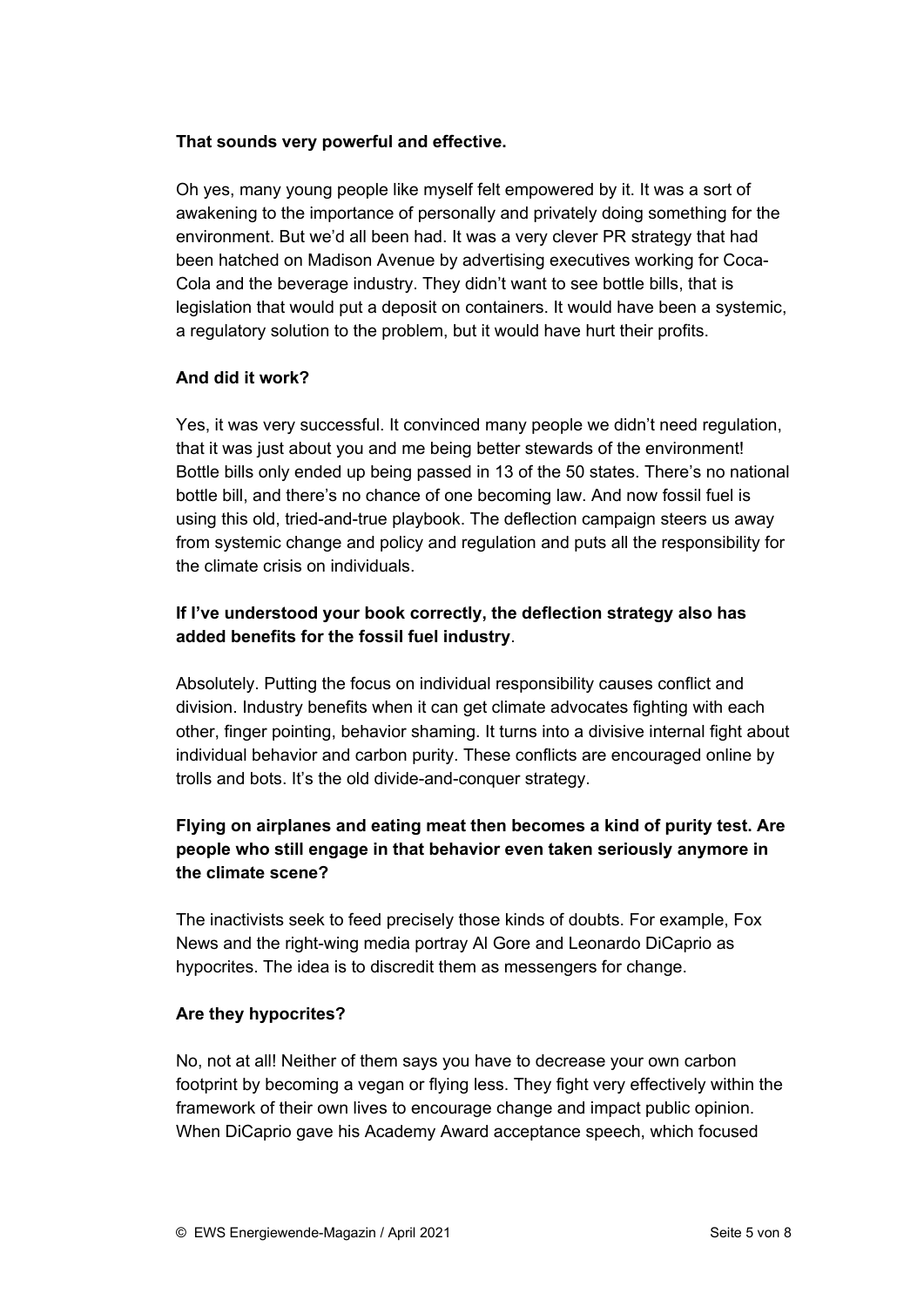almost exclusively on climate change, there was more activity on Twitter related to climate change than at any other time in history.

## **So is individual behavior unimportant after all?**

No, but things get conflated. You could say there's a hidden premise to the debate. Virtuous behavior is implicitly turned into a precondition for being allowed to say anything at all in the fight against the climate crisis. Sometimes it becomes the whole issue, and that's precisely because we've lost sight of the major problems in the system that have to be changed. If you ask people what they can do to fight climate change, they tend to say they should become vegetarians rather than vote accordingly in the next election or demand that politicians take action.

# **Is this also a double bind for people like you, who talk about the climate crisis from the scientific perspective and urge political action? I mean, you told me up front how you've changed your own behavior without my even asking you.**

Definitely. If I didn't make an effort to walk the walk and not just talk the talk, it would be used against me. In fact, it has been used against me. I've been attacked by climate change deniers who actually used Google Earth to zoom in on my home. To show that I didn't have solar panels. It wasn't even the right home, but it's true. We're in a house that's somewhat forested, and we don't get a lot of sunlight on our roof. That's why we chose the wind power plan. I've also been attacked by vegan activists and animal rights advocates for saying that personal, individual action alone isn't the solution, that it isn't going to get us where we need to go. They accuse me of saying that just so I can keep eating steaks. I have tell them that I don't even eat meat, and that I'm saying this because I really do think it's divisive and leads us down the wrong path.

# **So you have to prove your purity or irreproachability before people will listen to you?**

Many people seem to feel that's necessary, but then they scare their audience off when they list the radical changes they've made in their own lives. Maybe that is the double bind you were referring to. But I think for the most part it gets instrumentalized. In the vast majority of the interviews I do, the topic doesn't come up. It's good to send the right signals and to do what we can on an individual basis. We just can't allow that to be used to deflect attention away from the real solution, which ultimately has to be systemic change.

## **What are the systemic solutions that you have in mind?**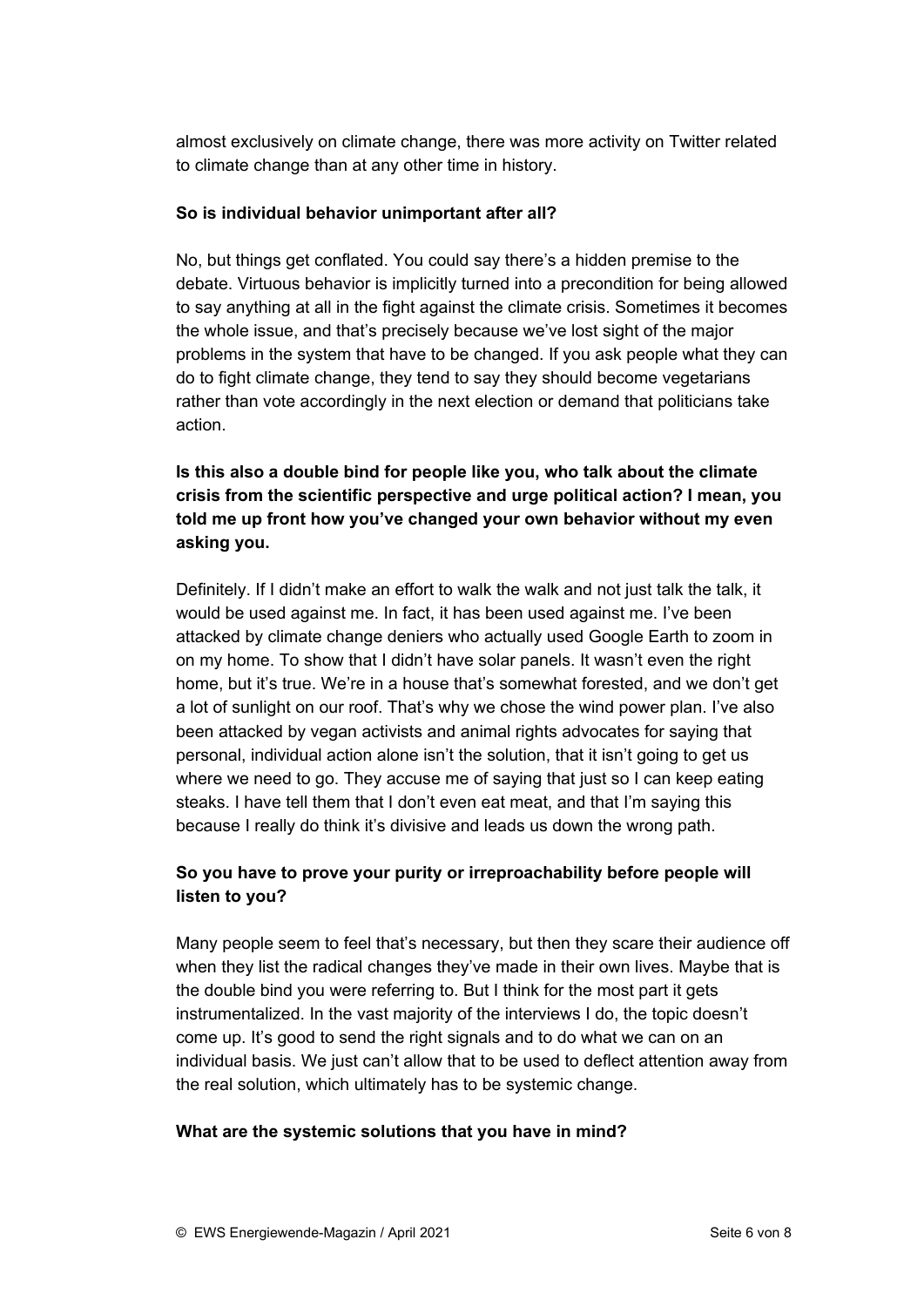The idea is to create policy action that is invisible to us, that leads us in the right direction whether we realize it or not. Germany is leading the way in showing the world how such policies can work. For example, Germany puts a price on carbon…

## **… which is far too low…**

… and has feed-in tariffs for renewable energy sources. That's moving people collectively in the right direction. I'm hopeful that we'll be seeing that over the next couple of years in the U.S.

## **So changes should first be made to the energy sector?**

The energy system is the starting point. Making renewable energy cheaper and making fossil fuels more expensive sets what we call a price signal to stop damaging the environment. I strongly believe that people will make the right choice if it's easier for them to do.

# **But many other reforms are focused on transportation, travel, consumerism, food, and industrial agriculture. And that ultimately puts the focus back on making individual lifestyle changes. What is the benefit?**

It's a dangerous road to make it sound like many people are going to have to make personal sacrifices. But we can work with incentives and compromises. We could make it cheaper, healthier, and easier for people to eat differently.

#### **Still, the focus is back on individual behavior.**

Other mechanisms are available. Let's stick with the example of meat. We could change pasturing practices so that the animals help bury carbon in the ground when they walk around. And use feeds that cause cows to produce less methane. And we have to keep the scale in mind. If each of us has a steak once a year or a hamburger a couple times a year, that's not going to break the bank. Beef is responsible for maybe three percent of our carbon emissions. If we decarbonize energy and transportation and at the same time engage in reforestation, then the Earth's system can draw down enough carbon to keep up with livestock agriculture. We can't let the perfect be the enemy of the good.

**Presumably that also applies to the goals and policy options of the new American administration. How do you see the situation in your country? Are you afraid that fossil fuel interests will continue to have success with all the D-words?**